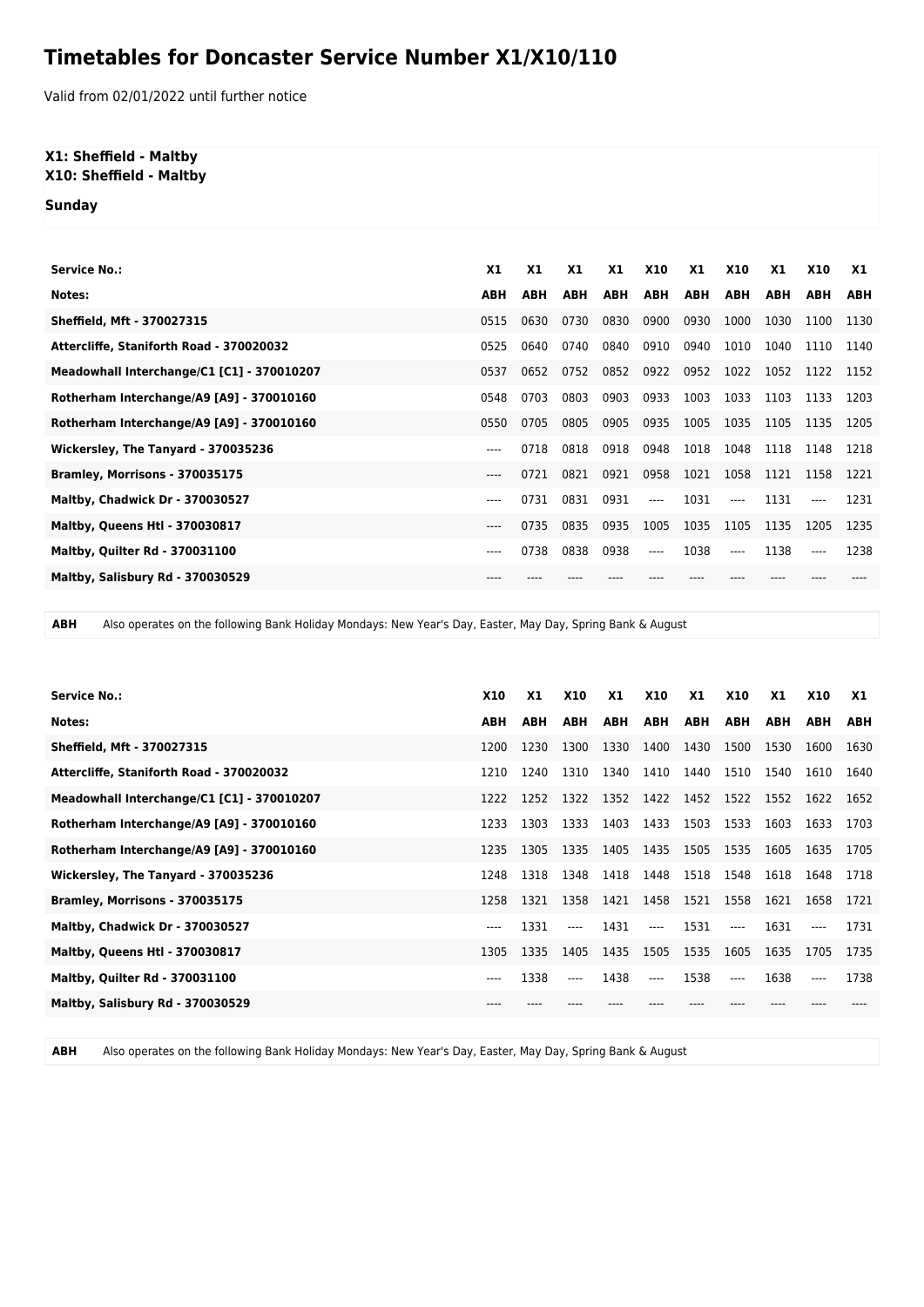| <b>Service No.:</b>                        | <b>X10</b> | X1         | <b>X10</b> | X1   | <b>X10</b> | <b>X1</b> | <b>X10</b> | X1   | <b>X10</b> | X1         |
|--------------------------------------------|------------|------------|------------|------|------------|-----------|------------|------|------------|------------|
| Notes:                                     | <b>ABH</b> | <b>ABH</b> | ABH        | ABH  | ABH        | ABH       | <b>ABH</b> | ABH  | ABH        | <b>ABH</b> |
| Sheffield, Mft - 370027315                 | 1700       | 1730       | 1800       | 1830 | 1900       | 1930      | 2000       | 2030 | 2100       | 2130       |
| Attercliffe, Staniforth Road - 370020032   | 1710       | 1740       | 1810       | 1840 | 1910       | 1940      | 2010       | 2040 | 2110       | 2140       |
| Meadowhall Interchange/C1 [C1] - 370010207 | 1722       | 1752       | 1822       | 1852 |            | 1922 1952 | 2022       | 2052 | 2122       | 2152       |
| Rotherham Interchange/A9 [A9] - 370010160  | 1733       | 1803       | 1833       | 1903 | 1933       | 2003      | 2033       | 2103 | 2133       | 2203       |
| Rotherham Interchange/A9 [A9] - 370010160  | 1735       | 1805       | 1835       | 1905 | 1935       | 2005      | 2035       | 2105 | 2135       | 2205       |
| Wickersley, The Tanyard - 370035236        | 1748       | 1818       | 1848       | 1918 | 1948 2018  |           | 2048       | 2118 | 2148       | 2218       |
| Bramley, Morrisons - 370035175             | 1758       | 1821       | 1858       | 1921 | 1958       | 2021      | 2058       | 2121 | 2158       | 2221       |
| <b>Maltby, Chadwick Dr - 370030527</b>     | ----       | 1831       | $---$      | 1931 | $---$      | 2031      | $---$      | 2131 |            | 2231       |
| <b>Maltby, Queens Htl - 370030817</b>      | 1805       | 1835       | 1905       | 1935 | 2005       | 2035      | 2105       | 2135 | 2205       | 2235       |
| <b>Maltby, Quilter Rd - 370031100</b>      | ----       | 1838       | $---$      | 1938 | $---$      | 2038      | $---$      | 2138 | $---$      | 2238       |
| Maltby, Salisbury Rd - 370030529           |            |            |            |      |            |           |            |      |            |            |

**ABH** Also operates on the following Bank Holiday Mondays: New Year's Day, Easter, May Day, Spring Bank & August

| <b>Service No.:</b>                        | <b>X10</b> | X1         | X <sub>1</sub> |
|--------------------------------------------|------------|------------|----------------|
| Notes:                                     | <b>ABH</b> | <b>ABH</b> | <b>ABH</b>     |
| Sheffield, Mft - 370027315                 | 2200       | 2230       | 2330           |
| Attercliffe, Staniforth Road - 370020032   | 2210       | 2240       | 2340           |
| Meadowhall Interchange/C1 [C1] - 370010207 | 2222       | 2252       | 2352           |
| Rotherham Interchange/A9 [A9] - 370010160  | 2233       | 2303       | 0003           |
| Rotherham Interchange/A9 [A9] - 370010160  | 2235       | 2305       | $---$          |
| Wickersley, The Tanyard - 370035236        | 2248       | 2318       | $---$          |
| Bramley, Morrisons - 370035175             | 2258       | 2321       | $---$          |
| Maltby, Chadwick Dr - 370030527            | $---$      | 2331       | ----           |
| <b>Maltby, Queens Htl - 370030817</b>      | 2305       | 2335       | $---$          |
| <b>Maltby, Quilter Rd - 370031100</b>      | $-- -$     | 2338       | $---$          |
| Maltby, Salisbury Rd - 370030529           | $---$      | ----       | $---$          |
|                                            |            |            |                |

**ABH** Also operates on the following Bank Holiday Mondays: New Year's Day, Easter, May Day, Spring Bank & August

**110: Rotherham - Maltby X1: Maltby - Sheffield X10: Maltby - Sheffield**

**Sunday**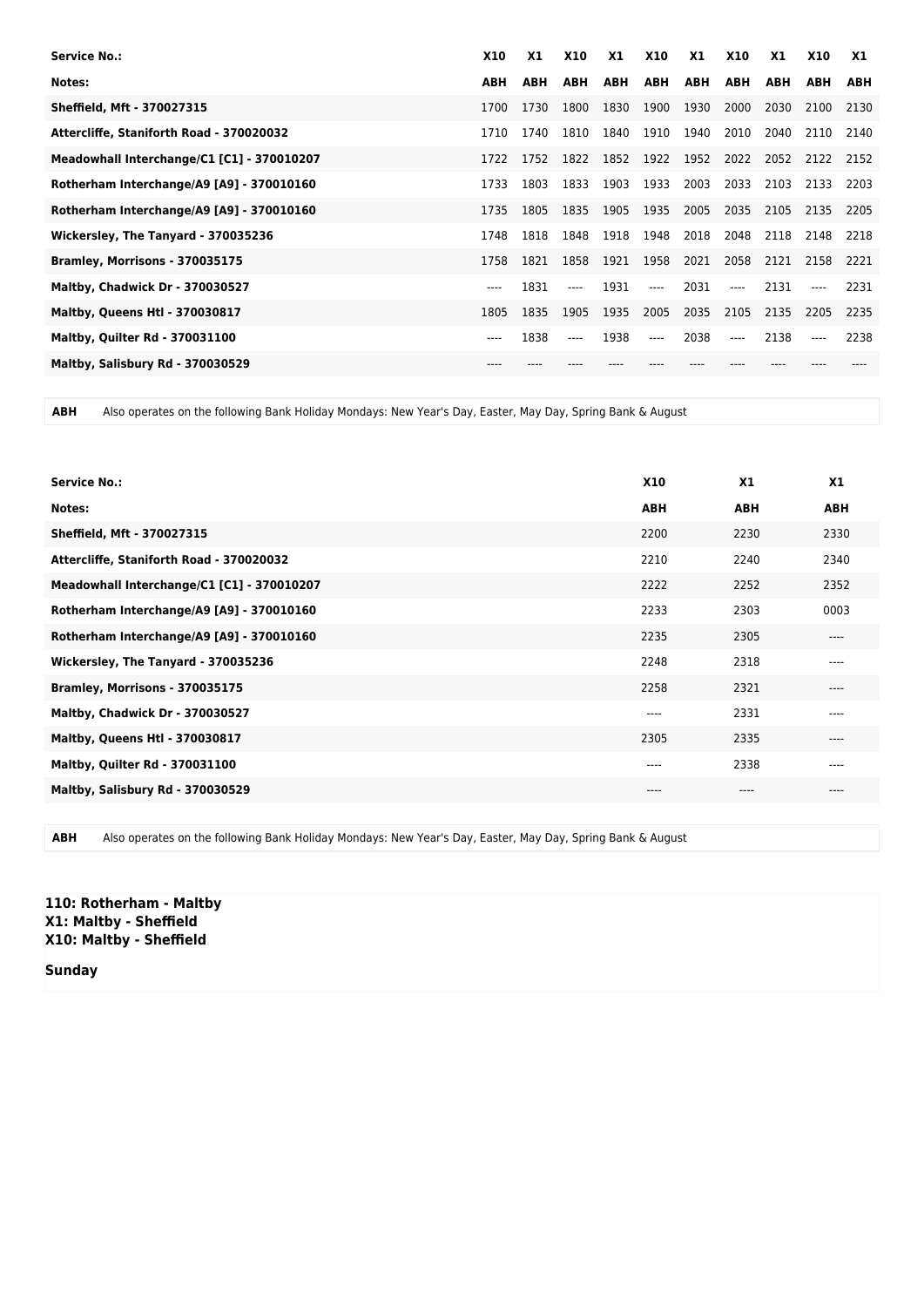| <b>Service No.:</b>                       | X1         | X1         | X1         | X <sub>1</sub> | X1         | <b>X10</b> | X1         | <b>X10</b> | X1         | <b>X10</b> |
|-------------------------------------------|------------|------------|------------|----------------|------------|------------|------------|------------|------------|------------|
| Notes:                                    | <b>ABH</b> | <b>ABH</b> | <b>ABH</b> | <b>ABH</b>     | <b>ABH</b> | <b>ABH</b> | <b>ABH</b> | <b>ABH</b> | <b>ABH</b> | <b>ABH</b> |
| Maltby, Salisbury Rd - 370030530          | ----       |            |            |                |            |            |            |            |            |            |
| Maltby, Quilter Rd - 370031100            | ----       |            |            | 0738           | 0838       | $---$      | 0938       | $---$      | 1038       |            |
| <b>Maltby, Queens Htl - 370035018</b>     | ----       | ----       | ----       | 0748           | 0848       | 0918       | 0948       | 1018       | 1048       | 1118       |
| Maltby, Chadwick Dr - 370035116           | ----       |            |            | 0751           | 0851       | $---$      | 0951       | $---$      | 1051       |            |
| Bramley, King Henry - 370035125           | ----       |            |            | 0802           | 0902       | 0926       | 1002       | 1026       | 1102       | 1126       |
| Wickersley, The Tanyard - 370035238       | ----       | ----       | ----       | 0806           | 0906       | 0936       | 1006       | 1036       | 1106       | 1136       |
| Rotherham Interchange/B7 [B7] - 370010084 | ----       |            |            | 0820           | 0920       | 0950       | 1020       | 1050       | 1120       | 1150       |
| Rotherham Interchange/B7 [B7] - 370010084 | 0522       | 0552       | 0722       | 0822           | 0922       | 0952       | 1022       | 1052       | 1122       | 1152       |
| <b>Meadowhall Intc [A3] - 370010202</b>   | 0532       | 0602       | 0732       | 0832           | 0932       | 1002       | 1032       | 1102       | 1132       | 1202       |
| Attercliffe, Staniforth Road - 370025036  | 0542       | 0612       | 0742       | 0842           | 0942       | 1012       | 1042       | 1112       | 1142       | 1212       |
| Sheffield, Mft - 370027315                | 0554       | 0624       | 0754       | 0854           | 0954       | 1024       | 1054       | 1124       | 1154       | 1224       |
| <b>Sheffield Intc - 370010113</b>         | ----       |            |            |                |            |            |            |            |            |            |
| Rotherham Hospital - 370035007            | ----       |            |            |                |            |            |            |            |            |            |
| <b>Rotherham Intc - 370010078</b>         |            |            |            |                |            |            |            |            |            |            |

**ABH** Also operates on the following Bank Holiday Mondays: New Year's Day, Easter, May Day, Spring Bank & August

| <b>Service No.:</b>                       | X <sub>1</sub> | <b>X10</b> | X1         | <b>X10</b> | <b>X1</b>  | <b>X10</b>     | X <sub>1</sub> | <b>X10</b> | X <sub>1</sub> | <b>X10</b> |
|-------------------------------------------|----------------|------------|------------|------------|------------|----------------|----------------|------------|----------------|------------|
| Notes:                                    | <b>ABH</b>     | <b>ABH</b> | <b>ABH</b> | <b>ABH</b> | <b>ABH</b> | <b>ABH</b>     | <b>ABH</b>     | <b>ABH</b> | <b>ABH</b>     | <b>ABH</b> |
| Maltby, Salisbury Rd - 370030530          | ----           |            |            |            |            |                |                |            |                |            |
| <b>Maltby, Quilter Rd - 370031100</b>     | 1138           | ----       | 1238       | ----       | 1338       | $---$          | 1438           | ----       | 1538           |            |
| Maltby, Queens Htl - 370035018            | 1148           | 1218       | 1248       | 1318       | 1348       | 1418           | 1448           | 1518       | 1548           | 1618       |
| Maltby, Chadwick Dr - 370035116           | 1151           | ----       | 1251       | ----       | 1351       | $---$          | 1451           | ----       | 1551           |            |
| Bramley, King Henry - 370035125           | 1202           | 1226       | 1302       | 1326       | 1402       | 1426           | 1502           | 1526       | 1602           | 1626       |
| Wickersley, The Tanyard - 370035238       | 1206           | 1236       | 1306       | 1336       | 1406       | 1436           | 1506           | 1536       | 1606           | 1636       |
| Rotherham Interchange/B7 [B7] - 370010084 | 1220           | 1250       | 1320       | 1350       | 1420       | 1450           | 1520           | 1550       | 1620           | 1650       |
| Rotherham Interchange/B7 [B7] - 370010084 | 1222           | 1252       | 1322       | 1352       | 1422       | 1452           | 1522           | 1552       | 1622           | 1652       |
| Meadowhall Intc [A3] - 370010202          | 1232           | 1302       | 1332       | 1402       | 1432       | 1502           | 1532           | 1602       | 1632           | 1702       |
| Attercliffe, Staniforth Road - 370025036  | 1242           | 1312       | 1342       | 1412       | 1442       | 1512           | 1542           | 1612       | 1642           | 1712       |
| Sheffield, Mft - 370027315                | 1254           | 1324       | 1354       | 1424       |            | 1454 1524 1554 |                | 1624       | 1654           | 1724       |
| <b>Sheffield Intc - 370010113</b>         | ----           |            |            |            |            |                |                |            |                |            |
| Rotherham Hospital - 370035007            | ----           |            |            |            |            |                |                |            |                |            |
| <b>Rotherham Intc - 370010078</b>         |                |            |            |            |            |                |                |            |                |            |

**ABH** Also operates on the following Bank Holiday Mondays: New Year's Day, Easter, May Day, Spring Bank & August